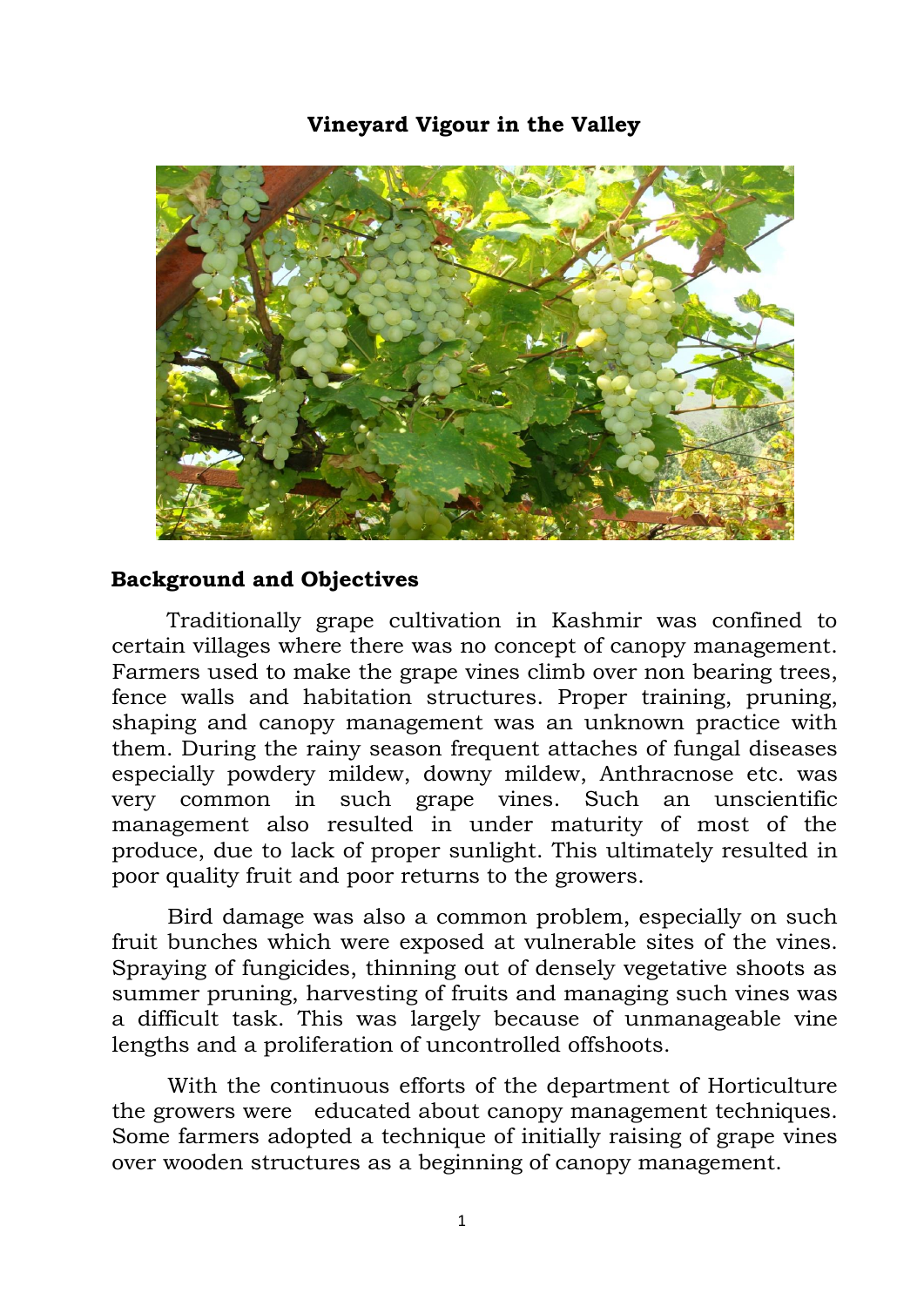Ganderbal area of J&K State, especially Lar block is known for cultivation of *Sahibi* and *Hussaini* grape cultivars. The fruit matures in the month of August, when grapes are not available in other parts of the country. Traditionally the grape vines were being raised on wooden structures. These generally used to get damaged during heavy snowfall in winter and as such, the growers had to re-install these structures every year. The collapse of such wooden structures either due to heavy snowfall or load of fruit crop and vegetative growth would generally damage the fruit plants and reduced the productivity potential of the vineyards. Moreover, these structures were not ideal to facilitate proper training and pruning of vines, which hamper quality production of grapes. Heavy infestation of diseases especially during the rainy season was a very common phenomenon in these vineyards.



## **Intervention**

To change the scenario and give a boost to grape production, an intervention was made through Rashtriya Krishi Vigyan Yojana (RKVY) to introduce canopy management in Lar Block especially in Repora and adjoining villages of Ganderbal District. Assistance of 50% was provided to the grape growers for installing permanent canopy management systems (bower system) in replacement of traditional wooden structures.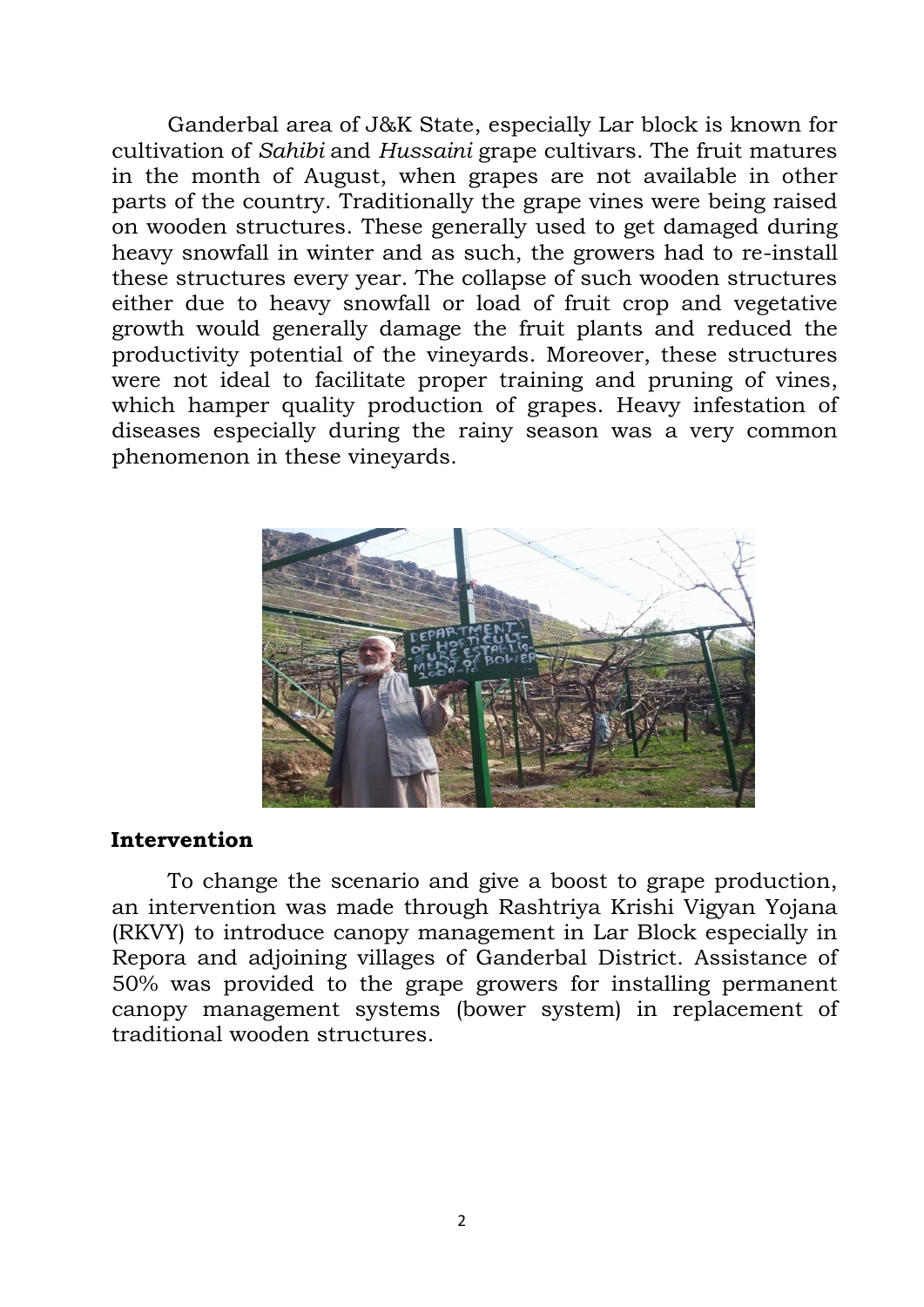

T he

structures so erected under canopy management programme is permanent infrastructure which is likely to give support to the grape vines under formal training system for the entire life span of grapevines and even give support to extended rejuvenated vines as well.

 Till date 414 beneficiaries have been covered under RKVY for installation of bower systems in a cluster manner in Repora and adjoining villages. An amount of about Rs.1 crore has already been paid as assistance to the farmers for an infrastructure worth about Rs.2 crores.

The intervention has greatly helped in boosting quality production of grapes. Proper canopy management has drastically reduced the disease incidence in grapes thereby resulting in significant improvement in quality.

Canopy management under RKVY is making a visible impact epically in the improvement of quality of produce, plant health, saving of labour on fruit harvest and other allied activities required for grape cultivation. Quality impact of the intervention on grapes has proved very successful in convincing the farmers to use the scientific technique of canopy management.

One of the major impacts of this intervention has been that farmer's wives have been able to harvest the fruit without any other assistance or without any additional infrastructural support, as the canopy management is a great enabler. This was not possible prior to the installation of such fabricated bower systems.

## **Outcome**